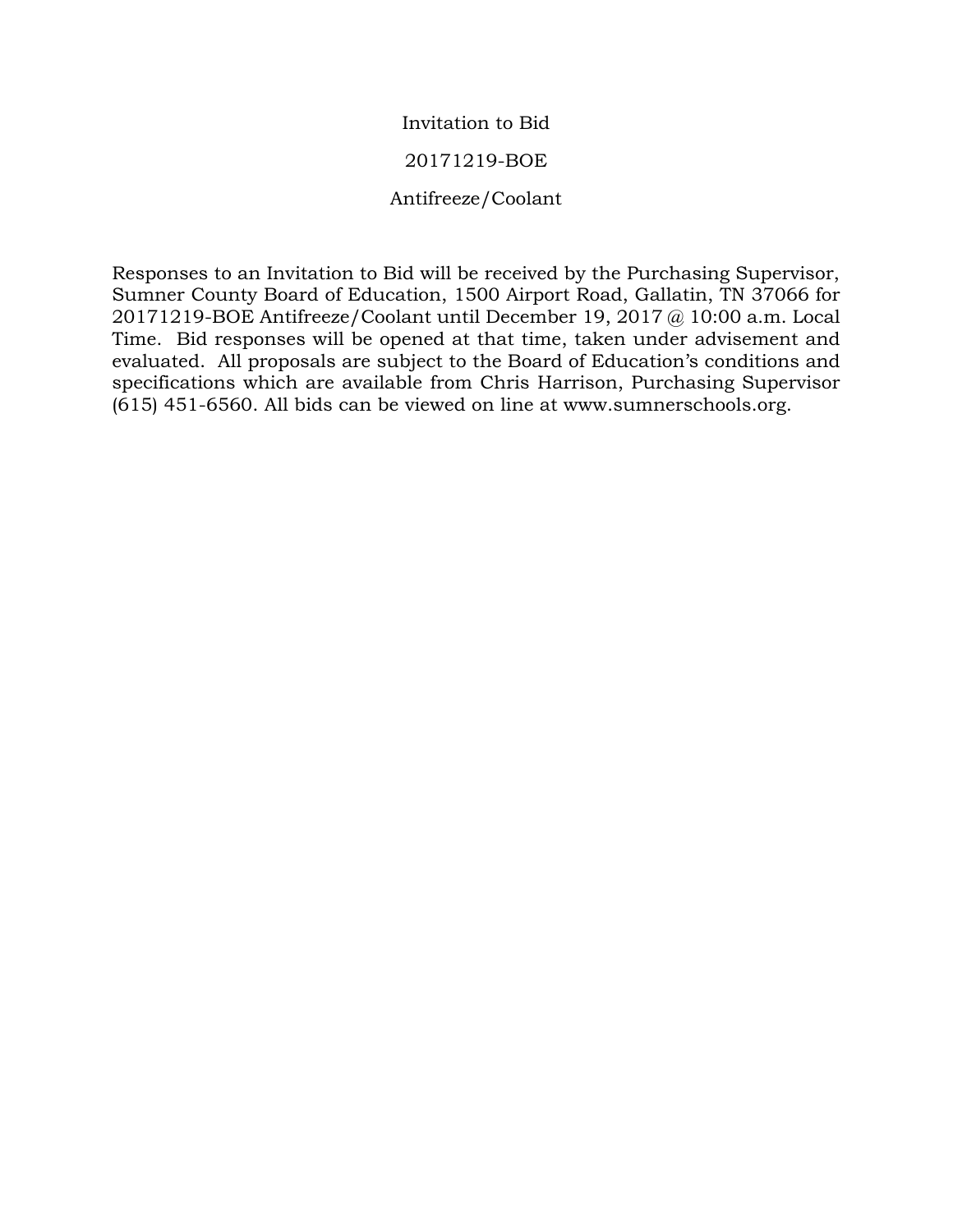# **SUMNER COUNTY BOARD OF EDUCATION Invitation to Bid 20171219-BOE Antifreeze/Coolant**

Bid subject to the Standard Terms and Conditions provided.

ITB Submission Deadline: **December 19, 2017 @ 10:00 a.m.**

| <b>ITEM NO.</b> | <b>UNIT</b> | <b>DESCRIPTION</b>                                                            | <b>UNIT PRICE</b>             | <b>CONTAINER SIZE</b> |
|-----------------|-------------|-------------------------------------------------------------------------------|-------------------------------|-----------------------|
| 1               | Each        | Antifreeze/Coolant                                                            | /GALLON                       |                       |
|                 |             | Brand:<br>the contract of the contract of the contract of the<br>Item Number: | Good Thru: __________________ |                       |

**THIS IS NOT AN ORDER**

**\*A "Good Thru" date must be completed.**

By checking this box, Proposer agrees that SCS reserves the right to extend the terms, conditions, and prices of this contract to other Institutions (such as State, Local and/or Public Agencies) who express an interest in participating in any contract that results from this ITB. Each of the piggyback Institutions will issue their own purchasing documents for the goods/services. Proposer agrees that SCS shall bear no responsibility or liability for any agreements between Proposer and the other Institution(s) who desire to exercise this option.

Authorized Signature: \_\_\_\_\_\_\_\_\_\_\_\_\_\_\_\_\_\_\_\_\_\_\_\_\_\_\_\_\_\_\_\_\_\_\_\_\_\_\_\_\_\_\_\_ Title\_\_\_\_\_\_\_\_\_\_\_\_\_\_\_\_\_\_\_\_\_\_\_\_\_\_\_\_\_\_\_ Printed Name: The contract of the contract of the contract of the contract of the contract of the contract of the contract of the contract of the contract of the contract of the contract of the contract of the contract of Vendor Legal Name: \_\_\_\_\_\_\_\_\_\_\_\_\_\_\_\_\_\_\_\_\_\_\_\_\_\_\_\_\_\_\_\_\_\_\_\_\_\_\_\_\_\_\_\_\_\_\_\_\_\_\_\_\_\_\_\_\_\_\_\_\_\_\_\_\_ Date: \_\_\_\_\_\_\_\_\_\_\_\_\_\_\_\_\_\_\_\_\_

**20171219-BOE Antifreeze/Coolant**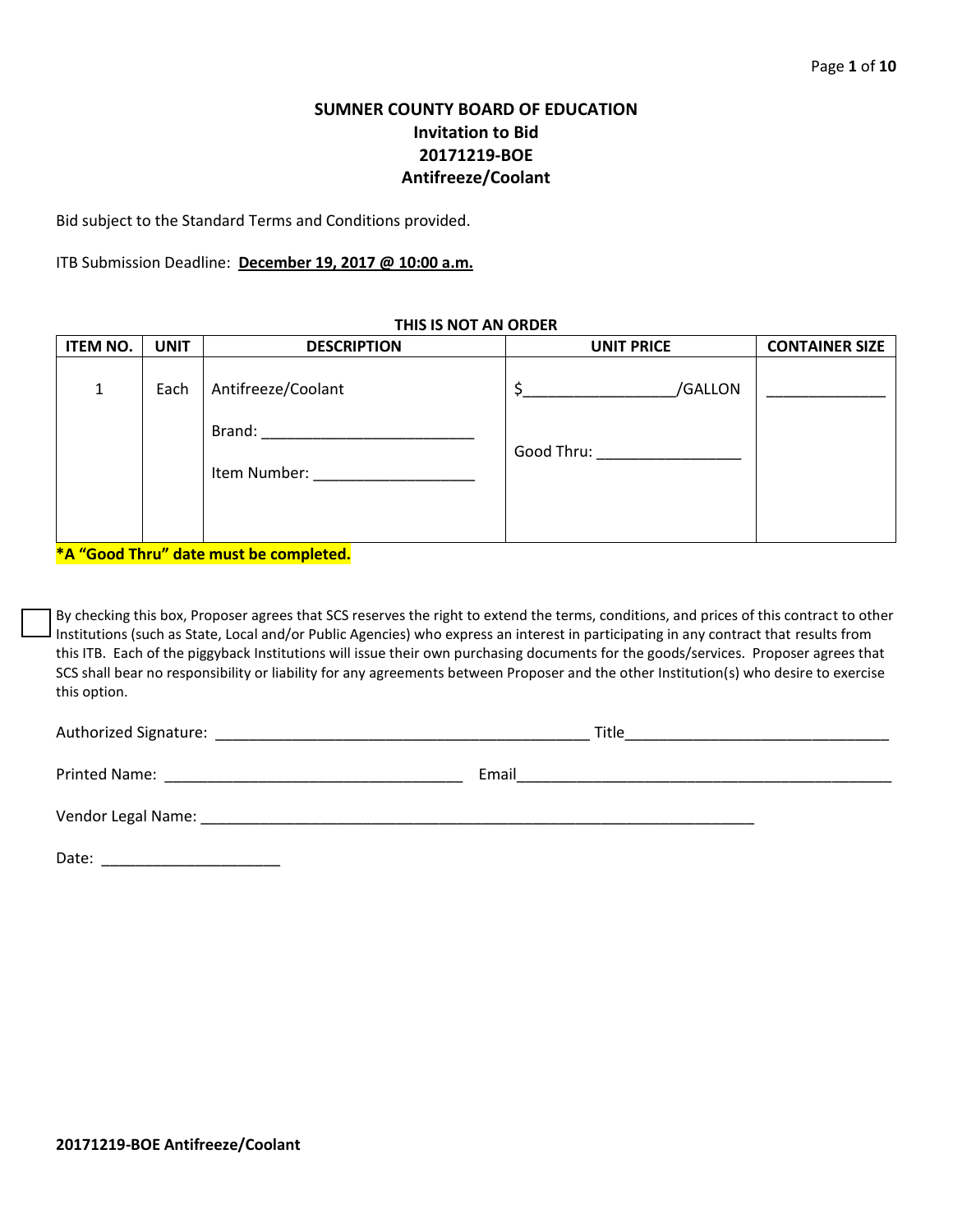# **NOTICE TO PROPOSERS**

There may be one or more amendments to this ITB. In order to receive communication for any such amendments issued specifically to this ITB, the proposer must provide the information requested below to the Sumner County Board of Education (SCS) Purchasing Department. The information may be sent by email to: Chris Harrison, Purchasing Supervisor, chris.harrison@sumnerschools.org. SCS will send amendments only to those proposers which complete and return this information in a timely manner.

| <b>ITB Number:</b>      | 20171219-BOE Antifreeze/Coolant |
|-------------------------|---------------------------------|
| Company Name:           |                                 |
| <b>Mailing Address:</b> |                                 |
|                         |                                 |
|                         |                                 |
| Phone Number:           |                                 |
| <b>Contact Person:</b>  |                                 |
| Email Address:          |                                 |

Emailed amendments will be sent in a Microsoft Word (Office for Windows) or Portable Document Format (pdf) format. Any alterations to the document made by the proposer may be grounds for rejection of proposal, cancellation of any subsequent award or any other legal remedies available to SCS.

Amendments will also be posted on the SCS website **https://sumnerschools.org/index.php/current-bids-and-rfps** and attached to the solicitation listing as a PDF or WORD file. Check the particular solicitation on the Current Bids and RFPs webpage for any posted amendments.

By completing and returning this form, the Proposer has expressed its intent to provide a proposal for **20171219-BOE Antifreeze/Coolant.**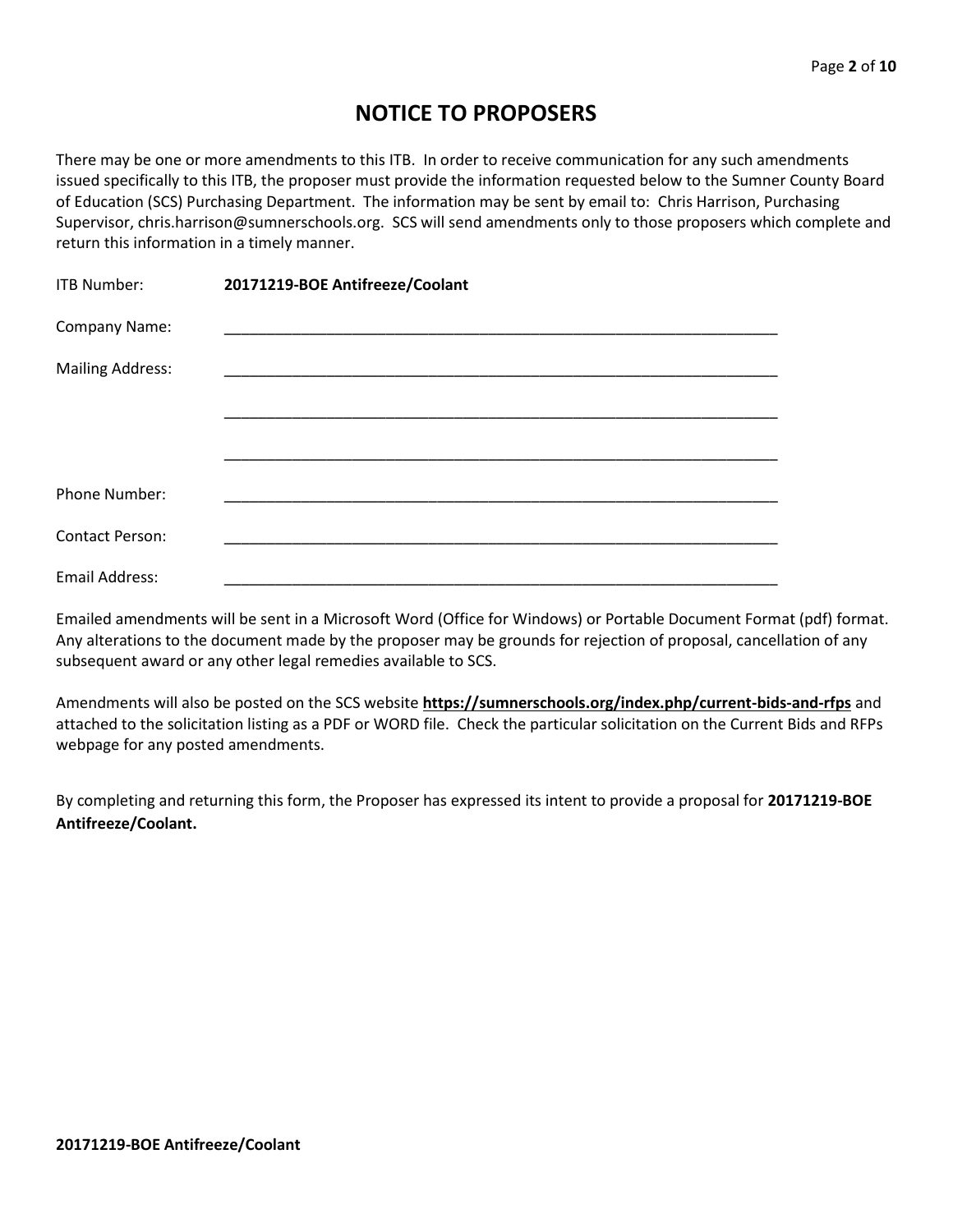## **SUMNER COUNTY BOARD OF EDUCATION INVITATION TO BID 20171219-BOE Antifreeze/Coolant**

## I. SPECIFICATION

The Sumner County Board of Education, herein known as "SCS", is soliciting bids for the purchase of antifreeze/coolant. The bid will be utilized by the Transportation Department for the school bus program. The following is a minimum specification that all bidders are required to meet.

Delivery Address: Sumner County Board of Education Attn: Transportation Department 1500 Airport Road Gallatin, TN 37066

Antifreeze/Coolant

- Fully formulated
- Must meet Cummins Engineering Standard 14603

SCS prefers the product be delivered in a Tote (270 gallon). If unavailable, the bidder must indicate the available container size on the bid sheet.

SCS guarantees an order quantity of six (6) totes. SCS reserves the right to place multiple orders to fulfill this guarantee.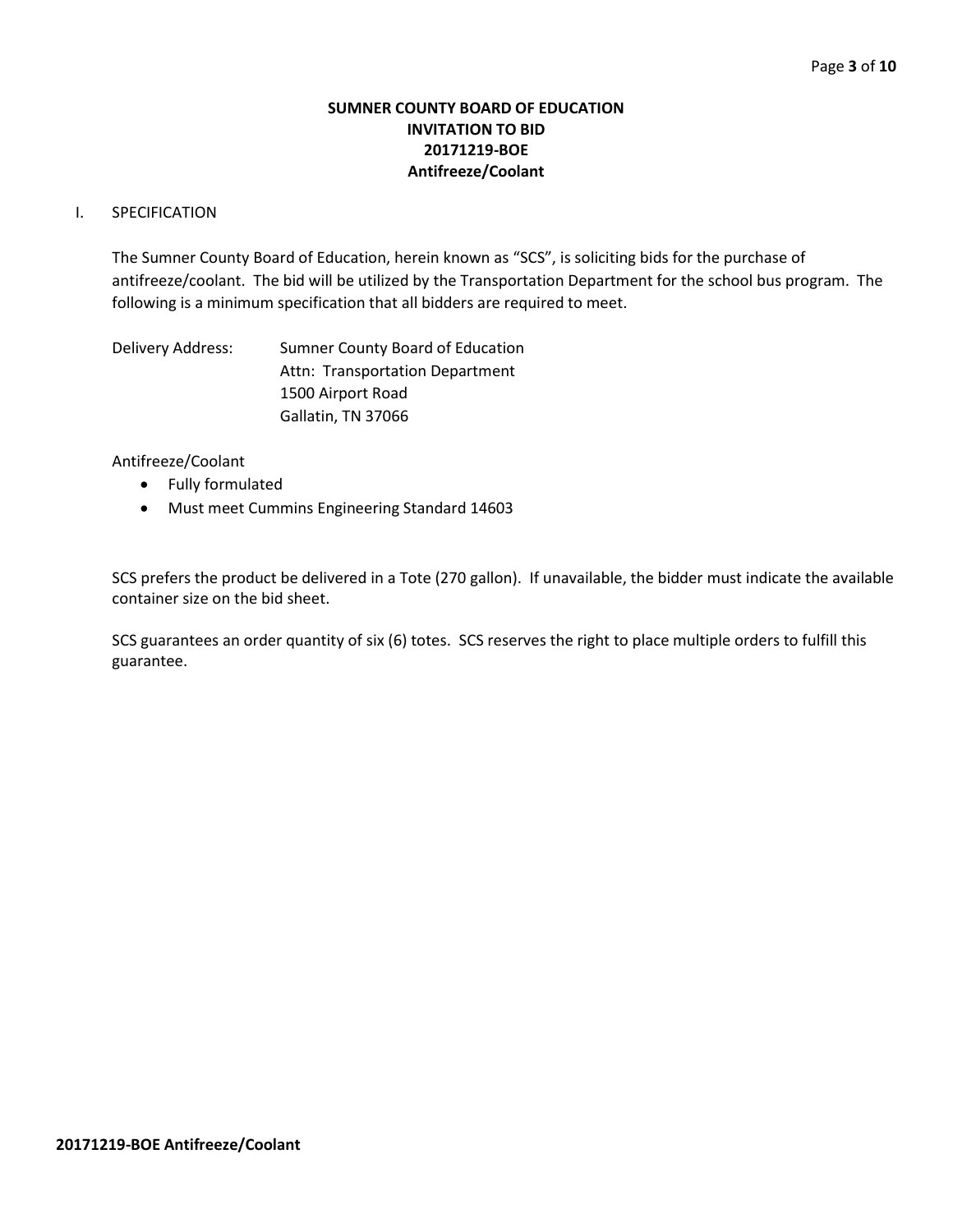- II. Source Selection and Contract Award
	- Award, if made, will be made to the proposer submitting the lowest cost proposal and whom is also determined to be Responsive.
		- o General Criteria to be determined "Responsive"
			- Does the proposal include all required information?
			- Does the proposal include completed attachment forms?
			- Was the proposal delivered on or before the stated deadline?
	- SCS reserves the right to reject any proposal that takes exception to the specifications unless prior approval is requested and granted by SCS.
	- Upon mutual agreement by both parties, SCS shall grant the right to extend the terms, conditions and prices of contract(s) awarded from this ITB to other Institutions (such as State, Local and/or Public Agencies) who express an interest in participating in any contract that results from this ITB. Each of the "piggyback" Institutions will issue their own purchasing documents for purchase of the goods/services. Proposer agrees that SCS shall bear no responsibility or liability for any agreements between Proposer and the other Institution(s) who desire to exercise this option.
- III. Schedule of Events

| l RFP Issued                                       | December 4, 2017               |  |  |  |  |
|----------------------------------------------------|--------------------------------|--|--|--|--|
| Questions DEADLINE                                 | N/A                            |  |  |  |  |
| <b>RFP Submission DEADLINE</b>                     | December 19, 2017 @ 10:00 a.m. |  |  |  |  |
| <b>Board Approval Date ESTIMATED (if required)</b> | January 16, 2018               |  |  |  |  |

## IV. Delivery of Proposals

Sealed proposals will be accepted until **December 19, 2017 at 10:00 a.m. Local Time**. Proposals received after that time will be deemed invalid. Vendors mailing proposal packages must allow sufficient time to ensure receipt of their package by the time specified. There will be no exceptions. Proposals will be opened and read aloud. The reading of the bids will begin at **10:00 a.m. Local Time**.

Due to the nature of deliveries to the SCS Support Services Facility by carriers such as UPS, FedEx and such like; the proposal package will be accepted if the date and time on the delivery confirmation are indicated to be on or before the Proposal Deadline.

Delivery Address: Sumner County Board of Education Attn: Purchasing Supervisor 1500 Airport Road Gallatin, TN 37066

The package containing the proposal must be sealed and clearly marked on the outside of the package:

## **"20171219-BOE" DO NOT OPEN**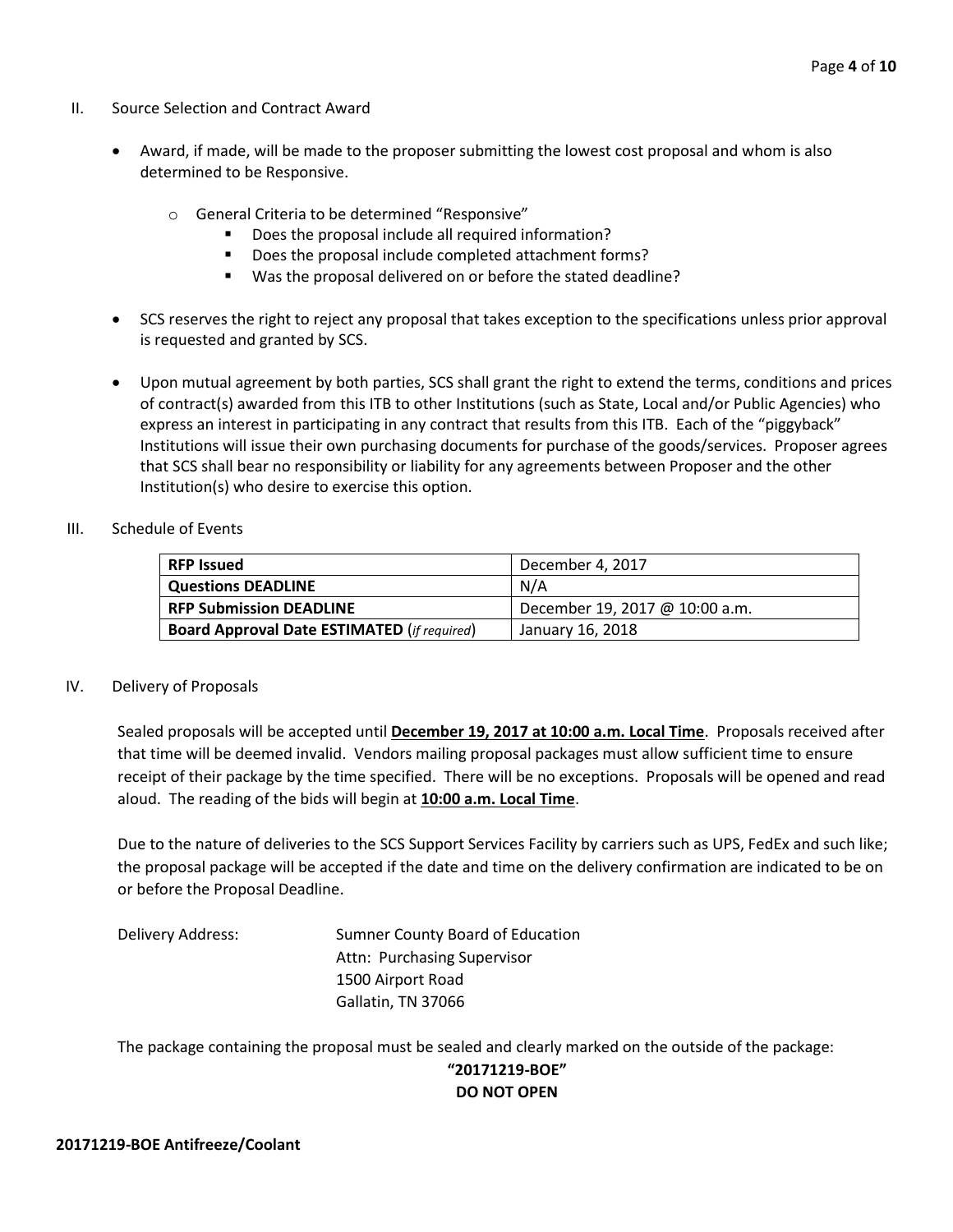## V. Protests

In the event that any interested party finds any part of the listed specifications, terms or conditions to be discrepant, incomplete or otherwise questionable in any respect; it shall be the responsibility of the concerned party to notify the SCS Purchasing Office of such matters immediately upon receipt of the ITB. All notifications must be sent to the Purchasing Supervisor via email at [purchasing@sumnerschools.org.](mailto:purchasing@sumnerschools.org)

Any actual or prospective Proposer who is aggrieved in connection with the ITB or award of a contract may protest to the Purchasing Supervisor and/or the Sumner County Board of Education at its regularly scheduled meeting.

#### VI. New Vendors

- To comply with Internal Revenue Service requirements, all vendors who perform any type of service are required to have a current IRS Form W-9 on file with the SCS Finance Department. It is a mandatory requirement to complete the IRS Form W-9 (Attachment 1) included in this RFP.
- To comply with the Tennessee Lawful Employment Act (50-1-702 and 50-1-703), non-employees (individuals paid directly by the employer in exchange for the individual's labor or services) must have on file one (1) of the following documents:
	- o A valid Tennessee driver's license or photo identification;
	- $\circ$  A valid driver's license or photo identification from another state where the license requirements are at least as strict as those in Tennessee;
	- o A birth certificate issued by a U.S. state, jurisdiction or territory;
	- o A U.S. government issued certified birth certificate;
	- o A valid, unexpired U.S. passport;
	- o A U.S. certificate of birth abroad (DS-1350 or FS-545)
	- o A report of birth abroad of a U.S. citizen (FS-240);
	- o A certificate of citizenship (N560 or N561);
	- o A certificate of naturalization (N550, N570 or N578);
	- o A U.S citizen identification card (I-197 or I-179); or
	- $\circ$  Valid alien registration documentation or other proof of current immigration registration recognized by the United States Department of Homeland Security that contains the individual's complete legal name and current alien admission number or alien file number (or numbers if the individual has more than one number).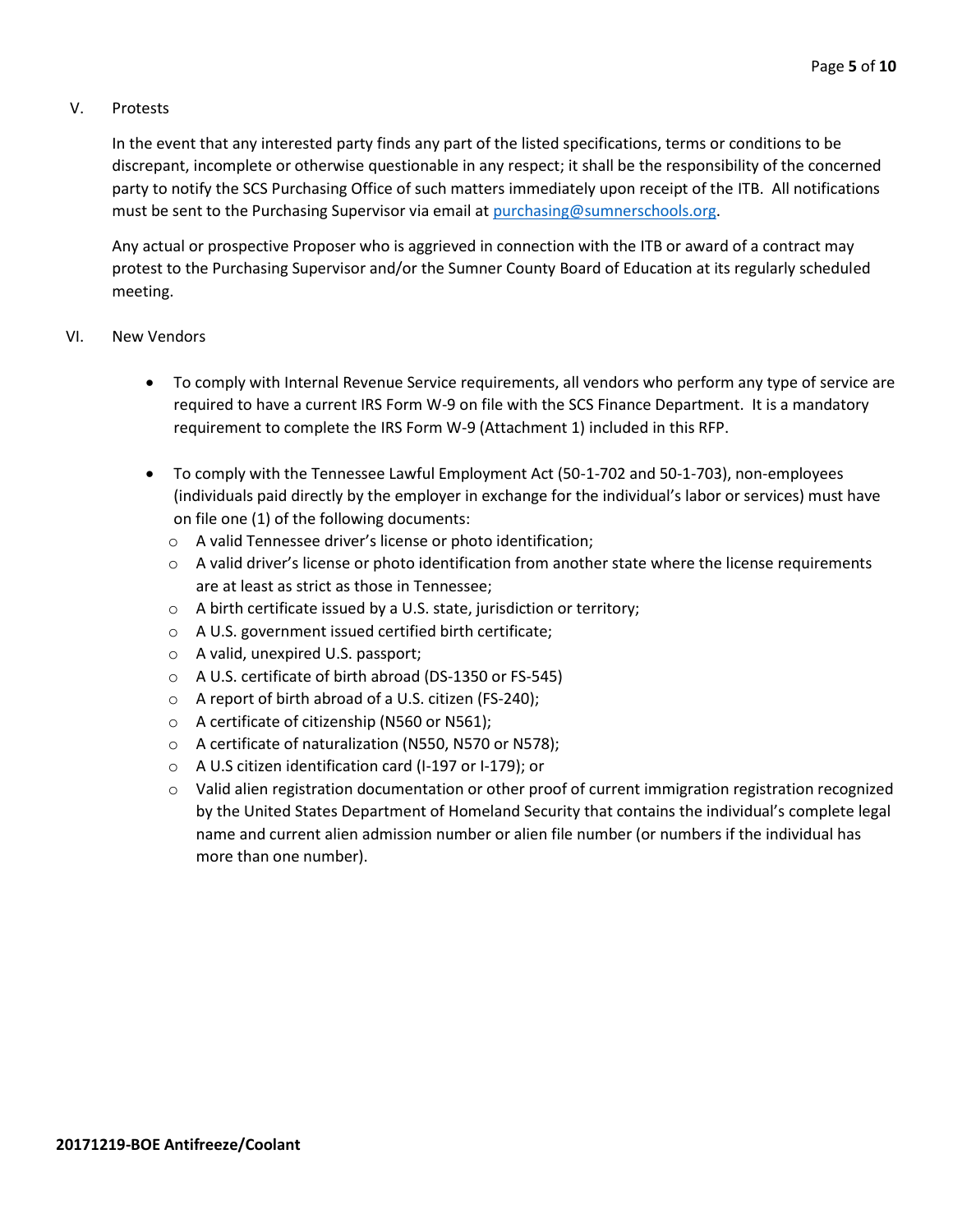#### **ATTACHMENT 1**

| (Rev. December 2014)<br>Department of the Treasury<br>Internal Revenue Service                                                                                                                                                                                                                                                                                      |                                                                                                                                                                                                                                                                                                                                                                                                                                                                                                                                                                 | <b>Request for Taxpayer</b><br><b>Identification Number and Certification</b>                                                                                                                                                                                                                                                                                                                                                                                                                                                                                                                                                 |                                                                                                                                                                                              |  |    |                        |                                                                                                                                                                                                                              | Give Form to the<br>requester. Do not<br>send to the IRS. |  |  |  |  |
|---------------------------------------------------------------------------------------------------------------------------------------------------------------------------------------------------------------------------------------------------------------------------------------------------------------------------------------------------------------------|-----------------------------------------------------------------------------------------------------------------------------------------------------------------------------------------------------------------------------------------------------------------------------------------------------------------------------------------------------------------------------------------------------------------------------------------------------------------------------------------------------------------------------------------------------------------|-------------------------------------------------------------------------------------------------------------------------------------------------------------------------------------------------------------------------------------------------------------------------------------------------------------------------------------------------------------------------------------------------------------------------------------------------------------------------------------------------------------------------------------------------------------------------------------------------------------------------------|----------------------------------------------------------------------------------------------------------------------------------------------------------------------------------------------|--|----|------------------------|------------------------------------------------------------------------------------------------------------------------------------------------------------------------------------------------------------------------------|-----------------------------------------------------------|--|--|--|--|
| οi                                                                                                                                                                                                                                                                                                                                                                  |                                                                                                                                                                                                                                                                                                                                                                                                                                                                                                                                                                 | 1 Name (as shown on your income tax return). Name is required on this line; do not leave this line blank.<br>2 Business name/disregarded entity name, if different from above                                                                                                                                                                                                                                                                                                                                                                                                                                                 |                                                                                                                                                                                              |  |    |                        |                                                                                                                                                                                                                              |                                                           |  |  |  |  |
| page<br>S<br>Specific Instructions<br>Print or type                                                                                                                                                                                                                                                                                                                 | 3 Check appropriate box for federal tax classification; check only one of the following seven boxes:<br>C Corporation S Corporation Partnership<br>Trust/estate<br>Individual/sole proprietor or<br>single-member LLC<br>Limited liability company. Enter the tax classification (C=C corporation, S=S corporation, P=partnership) ▶<br>Note. For a single-member LLC that is disregarded, do not check LLC; check the appropriate box in the line above for<br>the tax classification of the single-member owner.<br>code (if any)<br>Other (see instructions) |                                                                                                                                                                                                                                                                                                                                                                                                                                                                                                                                                                                                                               |                                                                                                                                                                                              |  |    |                        | 4 Exemptions (codes apply only to<br>certain entities, not individuals; see<br>instructions on page 3):<br>Exempt payee code (if any)<br>Exemption from FATCA reporting<br>(Applies to accounts maintained outside the U.S.) |                                                           |  |  |  |  |
| See                                                                                                                                                                                                                                                                                                                                                                 | 5 Address (number, street, and apt. or suite no.)<br>Requester's name and address (optional)<br>6 City, state, and ZIP code                                                                                                                                                                                                                                                                                                                                                                                                                                     |                                                                                                                                                                                                                                                                                                                                                                                                                                                                                                                                                                                                                               |                                                                                                                                                                                              |  |    |                        |                                                                                                                                                                                                                              |                                                           |  |  |  |  |
|                                                                                                                                                                                                                                                                                                                                                                     | 7 List account number(s) here (optional)                                                                                                                                                                                                                                                                                                                                                                                                                                                                                                                        |                                                                                                                                                                                                                                                                                                                                                                                                                                                                                                                                                                                                                               |                                                                                                                                                                                              |  |    |                        |                                                                                                                                                                                                                              |                                                           |  |  |  |  |
| Part I                                                                                                                                                                                                                                                                                                                                                              |                                                                                                                                                                                                                                                                                                                                                                                                                                                                                                                                                                 | <b>Taxpayer Identification Number (TIN)</b>                                                                                                                                                                                                                                                                                                                                                                                                                                                                                                                                                                                   |                                                                                                                                                                                              |  |    |                        |                                                                                                                                                                                                                              |                                                           |  |  |  |  |
|                                                                                                                                                                                                                                                                                                                                                                     |                                                                                                                                                                                                                                                                                                                                                                                                                                                                                                                                                                 | Enter your TIN in the appropriate box. The TIN provided must match the name given on line 1 to avoid                                                                                                                                                                                                                                                                                                                                                                                                                                                                                                                          |                                                                                                                                                                                              |  |    | Social security number |                                                                                                                                                                                                                              |                                                           |  |  |  |  |
| backup withholding. For individuals, this is generally your social security number (SSN). However, for a<br>resident alien, sole proprietor, or disregarded entity, see the Part I instructions on page 3. For other<br>entities, it is your employer identification number (EIN). If you do not have a number, see How to get a<br>TIN on page 3.                  |                                                                                                                                                                                                                                                                                                                                                                                                                                                                                                                                                                 |                                                                                                                                                                                                                                                                                                                                                                                                                                                                                                                                                                                                                               |                                                                                                                                                                                              |  |    |                        |                                                                                                                                                                                                                              |                                                           |  |  |  |  |
|                                                                                                                                                                                                                                                                                                                                                                     |                                                                                                                                                                                                                                                                                                                                                                                                                                                                                                                                                                 |                                                                                                                                                                                                                                                                                                                                                                                                                                                                                                                                                                                                                               |                                                                                                                                                                                              |  | or |                        |                                                                                                                                                                                                                              |                                                           |  |  |  |  |
| <b>Employer identification number</b><br>Note. If the account is in more than one name, see the instructions for line 1 and the chart on page 4 for<br>guidelines on whose number to enter.                                                                                                                                                                         |                                                                                                                                                                                                                                                                                                                                                                                                                                                                                                                                                                 |                                                                                                                                                                                                                                                                                                                                                                                                                                                                                                                                                                                                                               |                                                                                                                                                                                              |  |    |                        |                                                                                                                                                                                                                              |                                                           |  |  |  |  |
| Part II                                                                                                                                                                                                                                                                                                                                                             | Certification                                                                                                                                                                                                                                                                                                                                                                                                                                                                                                                                                   |                                                                                                                                                                                                                                                                                                                                                                                                                                                                                                                                                                                                                               |                                                                                                                                                                                              |  |    |                        |                                                                                                                                                                                                                              |                                                           |  |  |  |  |
|                                                                                                                                                                                                                                                                                                                                                                     | Under penalties of perjury, I certify that:                                                                                                                                                                                                                                                                                                                                                                                                                                                                                                                     |                                                                                                                                                                                                                                                                                                                                                                                                                                                                                                                                                                                                                               |                                                                                                                                                                                              |  |    |                        |                                                                                                                                                                                                                              |                                                           |  |  |  |  |
|                                                                                                                                                                                                                                                                                                                                                                     |                                                                                                                                                                                                                                                                                                                                                                                                                                                                                                                                                                 | 1. The number shown on this form is my correct taxpayer identification number (or I am waiting for a number to be issued to me); and                                                                                                                                                                                                                                                                                                                                                                                                                                                                                          |                                                                                                                                                                                              |  |    |                        |                                                                                                                                                                                                                              |                                                           |  |  |  |  |
| 2. I am not subject to backup withholding because: (a) I am exempt from backup withholding, or (b) I have not been notified by the Internal Revenue<br>Service (IRS) that I am subject to backup withholding as a result of a failure to report all interest or dividends, or (c) the IRS has notified me that I am<br>no longer subject to backup withholding; and |                                                                                                                                                                                                                                                                                                                                                                                                                                                                                                                                                                 |                                                                                                                                                                                                                                                                                                                                                                                                                                                                                                                                                                                                                               |                                                                                                                                                                                              |  |    |                        |                                                                                                                                                                                                                              |                                                           |  |  |  |  |
|                                                                                                                                                                                                                                                                                                                                                                     |                                                                                                                                                                                                                                                                                                                                                                                                                                                                                                                                                                 | 3. I am a U.S. citizen or other U.S. person (defined below); and                                                                                                                                                                                                                                                                                                                                                                                                                                                                                                                                                              |                                                                                                                                                                                              |  |    |                        |                                                                                                                                                                                                                              |                                                           |  |  |  |  |
|                                                                                                                                                                                                                                                                                                                                                                     |                                                                                                                                                                                                                                                                                                                                                                                                                                                                                                                                                                 | 4. The FATCA code(s) entered on this form (if any) indicating that I am exempt from FATCA reporting is correct.                                                                                                                                                                                                                                                                                                                                                                                                                                                                                                               |                                                                                                                                                                                              |  |    |                        |                                                                                                                                                                                                                              |                                                           |  |  |  |  |
|                                                                                                                                                                                                                                                                                                                                                                     | instructions on page 3.                                                                                                                                                                                                                                                                                                                                                                                                                                                                                                                                         | Certification instructions. You must cross out item 2 above if you have been notified by the IRS that you are currently subject to backup withholding<br>because you have failed to report all interest and dividends on your tax return. For real estate transactions, item 2 does not apply. For mortgage<br>interest paid, acquisition or abandonment of secured property, cancellation of debt, contributions to an individual retirement arrangement (IRA), and<br>generally, payments other than interest and dividends, you are not required to sign the certification, but you must provide your correct TIN. See the |                                                                                                                                                                                              |  |    |                        |                                                                                                                                                                                                                              |                                                           |  |  |  |  |
| Sign<br>Here                                                                                                                                                                                                                                                                                                                                                        | Signature of<br>U.S. person ▶                                                                                                                                                                                                                                                                                                                                                                                                                                                                                                                                   |                                                                                                                                                                                                                                                                                                                                                                                                                                                                                                                                                                                                                               | Date P                                                                                                                                                                                       |  |    |                        |                                                                                                                                                                                                                              |                                                           |  |  |  |  |
| <b>General Instructions</b>                                                                                                                                                                                                                                                                                                                                         |                                                                                                                                                                                                                                                                                                                                                                                                                                                                                                                                                                 |                                                                                                                                                                                                                                                                                                                                                                                                                                                                                                                                                                                                                               | · Form 1098 (home mortgage interest), 1098-E (student loan interest), 1098-T<br>(tuition)                                                                                                    |  |    |                        |                                                                                                                                                                                                                              |                                                           |  |  |  |  |
| Section references are to the Internal Revenue Code unless otherwise noted.                                                                                                                                                                                                                                                                                         |                                                                                                                                                                                                                                                                                                                                                                                                                                                                                                                                                                 |                                                                                                                                                                                                                                                                                                                                                                                                                                                                                                                                                                                                                               | · Form 1099-C (canceled debt)                                                                                                                                                                |  |    |                        |                                                                                                                                                                                                                              |                                                           |  |  |  |  |
| Future developments. Information about developments affecting Form W-9 (such<br>as legislation enacted after we release it) is at www.irs.gov/fw9.                                                                                                                                                                                                                  |                                                                                                                                                                                                                                                                                                                                                                                                                                                                                                                                                                 |                                                                                                                                                                                                                                                                                                                                                                                                                                                                                                                                                                                                                               | · Form 1099-A (acquisition or abandonment of secured property)<br>Use Form W-9 only if you are a U.S. person (including a resident alien), to                                                |  |    |                        |                                                                                                                                                                                                                              |                                                           |  |  |  |  |
| provide your correct TIN.<br><b>Purpose of Form</b>                                                                                                                                                                                                                                                                                                                 |                                                                                                                                                                                                                                                                                                                                                                                                                                                                                                                                                                 |                                                                                                                                                                                                                                                                                                                                                                                                                                                                                                                                                                                                                               |                                                                                                                                                                                              |  |    |                        |                                                                                                                                                                                                                              |                                                           |  |  |  |  |
|                                                                                                                                                                                                                                                                                                                                                                     |                                                                                                                                                                                                                                                                                                                                                                                                                                                                                                                                                                 | An individual or entity (Form W-9 requester) who is required to file an information<br>return with the IRS must obtain your correct taxpayer identification number (TIN)<br>which may be your social security number (SSN), individual taxpayer identification                                                                                                                                                                                                                                                                                                                                                                | If you do not return Form W-9 to the requester with a TIN, you might be subject<br>to backup withholding. See What is backup withholding? on page 2.<br>By signing the filled-out form, you: |  |    |                        |                                                                                                                                                                                                                              |                                                           |  |  |  |  |
|                                                                                                                                                                                                                                                                                                                                                                     |                                                                                                                                                                                                                                                                                                                                                                                                                                                                                                                                                                 | number (ITIN), adoption taxpayer identification number (ATIN), or employer<br>identification number (EIN), to report on an information return the amount paid to<br>you, or other amount reportable on an information return. Examples of information                                                                                                                                                                                                                                                                                                                                                                         | 1. Certify that the TIN you are giving is correct (or you are waiting for a number<br>to be issued).                                                                                         |  |    |                        |                                                                                                                                                                                                                              |                                                           |  |  |  |  |
| 2. Certify that you are not subject to backup withholding, or<br>returns include, but are not limited to, the following:<br>3. Claim exemption from backup withholding if you are a U.S. exempt payee. If<br>· Form 1099-INT (interest earned or paid)                                                                                                              |                                                                                                                                                                                                                                                                                                                                                                                                                                                                                                                                                                 |                                                                                                                                                                                                                                                                                                                                                                                                                                                                                                                                                                                                                               |                                                                                                                                                                                              |  |    |                        |                                                                                                                                                                                                                              |                                                           |  |  |  |  |
|                                                                                                                                                                                                                                                                                                                                                                     |                                                                                                                                                                                                                                                                                                                                                                                                                                                                                                                                                                 | . Form 1099-DIV (dividends, including those from stocks or mutual funds)                                                                                                                                                                                                                                                                                                                                                                                                                                                                                                                                                      | applicable, you are also certifying that as a U.S. person, your allocable share of<br>any partnership income from a U.S. trade or business is not subject to the                             |  |    |                        |                                                                                                                                                                                                                              |                                                           |  |  |  |  |

Form 1099-MISC (various types of income, prizes, awards, or gross proceeds)<br>
• Form 1099-MISC (various types of income, prizes, awards, or gross proceeds)<br>
• Form 1099-B (stock or mutual fund sales and certain other transa

Cat. No. 10231X

Form W-9 (Rev. 12-2014)

· Form 1099-S (proceeds from real estate transactions) . Form 1099-K (merchant card and third party network transactions)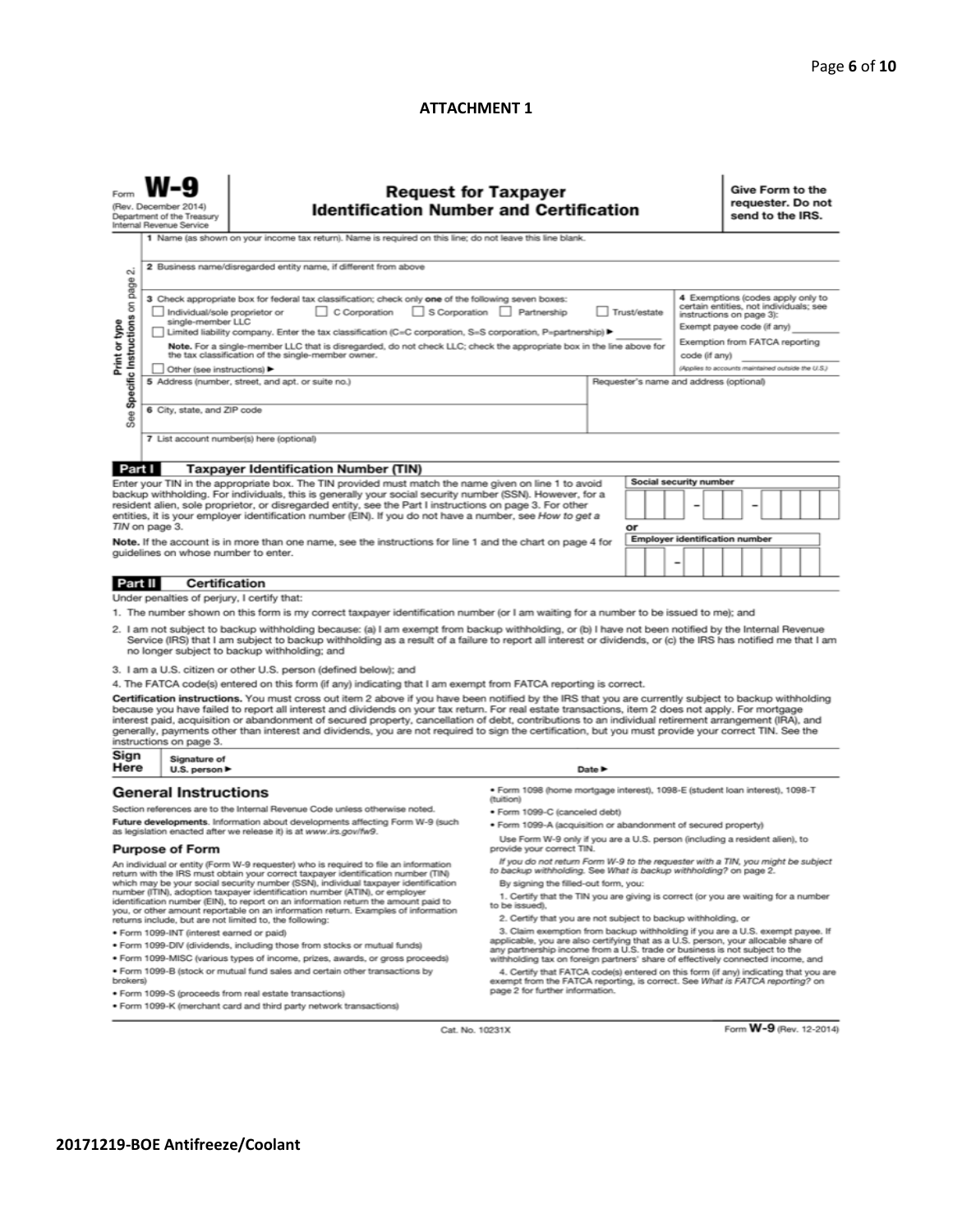#### **ATTACHMENT 2**

#### **ATTESTATION RE PERSONNEL USED IN CONTRACT PERFORMANCE**

| <b>CONTRACTOR LEGAL ENTITY NAME:</b>                                   |  |
|------------------------------------------------------------------------|--|
| FEDERAL EMPLOYER IDENTIFICATION NUMBER:<br>(or Social Security Number) |  |

**The Contractor, identified above, does hereby attest, certify, warrant, and assure that the Contractor shall not knowingly utilize the services of an illegal immigrant in the performance of this Contract and shall not knowingly utilize the services of any subcontractor who will utilize the services of an illegal immigrant in the performance of this Contract.**

**SIGNATURE & DATE:**

NOTICE: This attestation MUST be signed by an individual empowered to contractually bind the Contractor.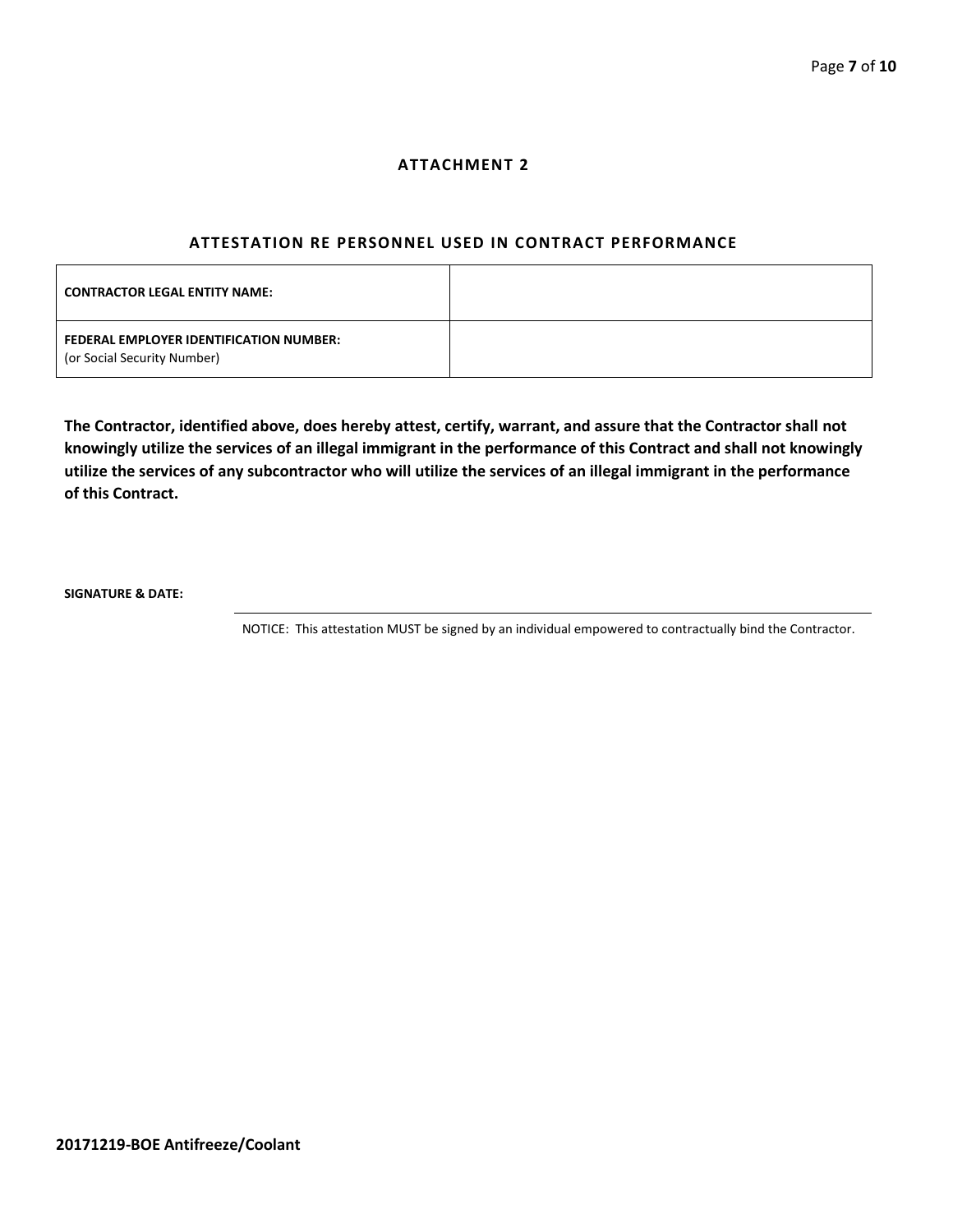## **STANDARD PURCHASING TERMS & CONDITIONS SUMNER COUNTY BOARD OF EDUCATION (SCS)**

#### **1. PREPARATION AND SUBMISSION OF BID.**

- **a.** Failure to examine any drawings**,** specifications, or instructions will be at the bidder's risk. Any deviation from the stated terms, conditions and specifications must be coordinated with and approved in writing by the SCS Purchasing Supervisor.
- **b.** BID SUBMITTAL / SIGNATURE: Bid shall give the full name and business address of the bidder. If the bidder is a corporation, the name shall be stated as it is in the corporate charter. Bids must be signed in ink by the bidder's authorized agent. Unsigned bids will be rejected. Bids are to be sealed and the outside of the envelope is to reference the bid number. The person signing the bid must show his title, and if requested by the institution, must furnish satisfactory proof of his or her authority to bind his or her company in contract. Bidder understands that by submitting a bid with an authorized signature, it shall constitute an offer to SCS. Bids must be typewritten or in ink; otherwise they may not be considered. Purchase orders will be issued to the firm name appearing on the W9. Facsimile responses will not be considered.
- **c.** SCS is not responsible for any costs incurred by any vendor pursuant to the RFP. The vendor shall be responsible for all costs incurred in connection with the preparation and submission of its proposal.
- **d.** All bids that exceed \$25,000 must have the Company Name, License Number, Expiration Date thereof and License Classification of Contractor listed on the outside of the sealed envelope. T.C.A. §62-6-119.
- **e.** Bids are to be received in the location designated on the bid no later than the specified date and time. Late bids will NOT be opened or considered.
- **f.** No erasures permitted. Errors may be crossed out and corrections printed in ink or typewritten adjacent to error and must be initialed in ink by person signing bid.
- **g.** Specifications: Reference to available specifications shall be sufficient to make the terms of the specifications binding on the bidder. The use of the name of a manufacturer, or any special brand or make in describing an item does not restrict the bidder to that manufacturer or specific article, unless specifically stated. Comparable products of other manufacturers will be considered if proof of compatibility is contained in the bid. Bidders are required to notify SCSs Purchasing Supervisor whenever specifications/procedures are not perceived to be fair and open. The articles on which the bids are submitted must be equal or superior to that specified. Informative and Descriptive Literature: The bidder must show brand or trade names of the articles bid, when applicable. It shall be the responsibility of the vendor, including vendors whose product is referenced, to furnish with the bid such specifications, catalog pages, brochures or other data as will provide an adequate basis for determining the quality and functional capabilities of the product offered. Failure to provide this data may be considered valid justification for rejection of bid.
- **h.** Samples: Samples of items when called for, must be furnished free of expense, and if not destroyed will, upon vendor's request within ten (10) days of bid opening, be returned at the bidder's expense. Each sample must be labeled with the bidder's name, manufacturer's brand name and number, bid number and item reference.
- **i.** Time of Performance: The number of calendar days in which delivery is to be made after receipt of order shall be stated in the bid and may be a factor in making an award, price notwithstanding. If no delivery time is stated in the bid, bidder agrees that delivery is to be made within two weeks (10 business days) of order.
- **j.** Transportation and delivery charges should be included in the price and be fully prepaid by the vendor to the destination specified in the bid. Bid prices shall include delivery of all items F.O.B. destination.
- **k.** New materials and supplies must be delivered unless otherwise specifically stated in the bid.
- **l.** Alternate/multiple bids will not be considered unless specifically called for in the bid.
- **m.** Only bids submitted on bid forms furnished by the Institution will be considered.
- **n.** By signing this bid where indicated, the bidder agrees to strictly abide by all local, state and federal statutes and regulations. The bidder further certifies that this bid is made without collusion or fraud.
- **o.** Failure to Bid/Error in Bid. In case of error in the extension of prices in the bid, the unit price will govern. Late bids will NOT be opened or considered. Bidders are cautioned to verify their bids before submission, as amendments received after the bid deadline will not be considered. No bid shall be altered, amended or withdrawn after opening. After bid opening, a bidder may withdraw a bid only when there is obvious clerical error such as a misplaced decimal point, or when enforcement of the bid would impose unconscionable hardship due to an error in the bid resulting in a quotation substantially below the other bids received. Bid withdrawals will be considered only upon written request of the bidder.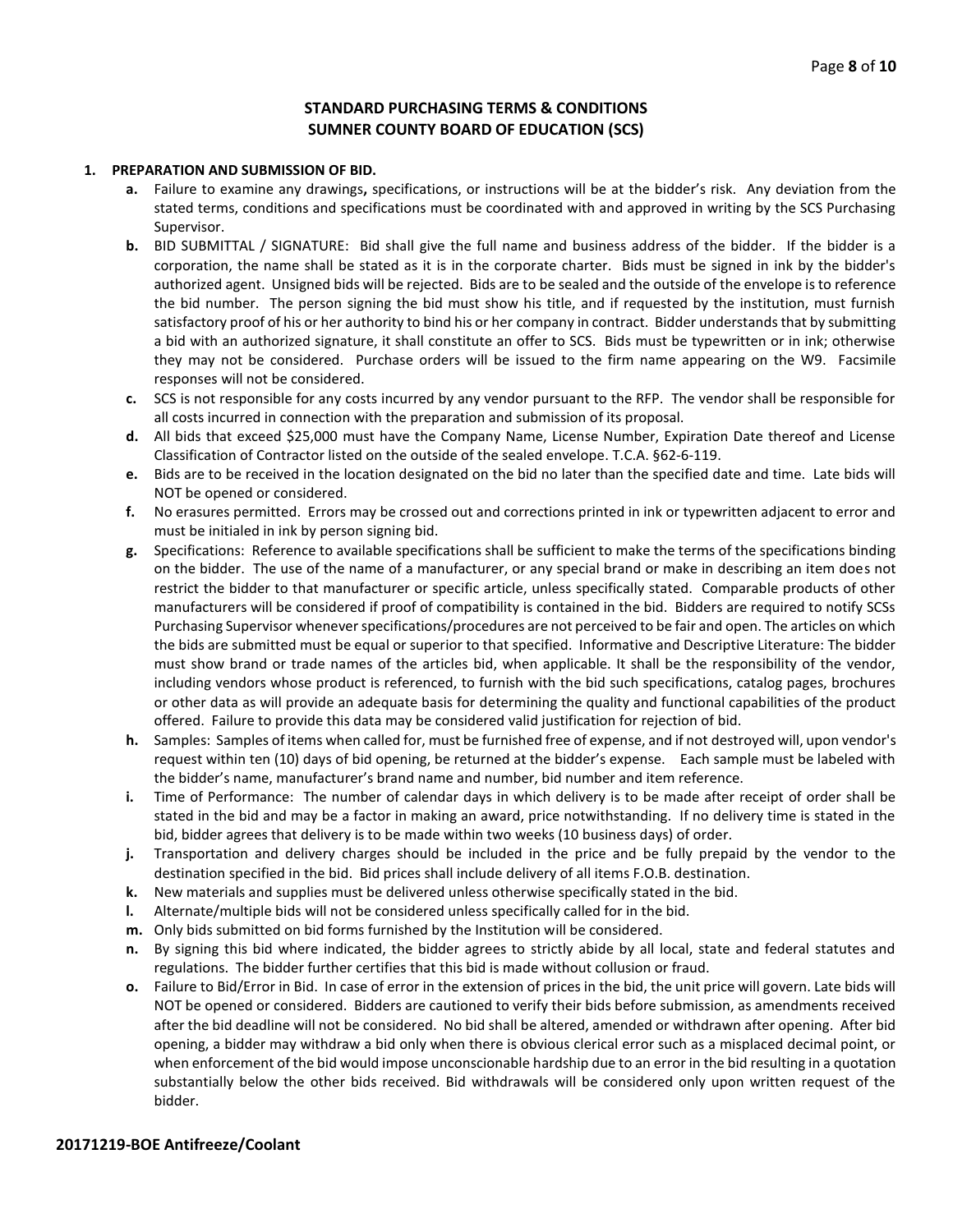- **2. OPEN RECORDS.** In order to comply with the provisions of the Tennessee Open Records Act, all bids will be publicly opened and are subject to public inspection after the award upon written request. Bidders may be present at bid opening. Summary information will be posted the SCS website, www.sumnerschools.org under the Invitation to Bid link.
- **3. ACCEPTANCE AND AWARD.** SCS reserves the right to reject any and all bids and to waive any informality in bids and, unless otherwise specified by the bidder to accept any item in the bid. Action to reject all bids shall be taken for unreasonably high prices, errors in the bid documents, cessation of need, unavailability of funds, or any other reason approved by SCS.
	- **a.** Contracts and purchases will be made with the lowest, responsive, responsible, qualified bidder. The quality of the articles to be supplied, their conformity with the specifications, their suitability to the requirements of the Institution, cash discount offered and the delivery terms will be taken into consideration.
	- **b.** Any deviation from these stated terms, specifications and conditions must be coordinated with and approved in writing by the Purchasing Supervisor.
	- **c.** Prices quoted on the response (if any) are to be considered firm and binding until the said equipment, supplies or services are in the possession of SCS.
	- **d.** SCS reserves the right to order more or less than the quantity listed in the bid.
	- **e.** If a bidder fails to state a time within which a bid must be accepted, it is understood and agreed that SCS shall have ninety (90) days to accept.
	- **f.** No purchase or contract is authorized or valid until the issuance of a SCS purchase order in accordance with SCS policy. No SCS employee is authorized to purchase equipment, supplies or services prior to the issuance of such a purchase order.
	- **g.** The contract may not be assigned without written SCS consent.
	- **h.** If the appropriate space is marked on the bid, other Institutions (such as State, Local and/or Public Agencies) may purchase off the contract during the same period as SCS.
	- **i.** The awarded bidder will be required to post a performance and payment bond in the amount of 25% of the contract price if it exceeds \$100,000. T.C.A. §12-4-201.
	- **j.** If the project cost is in excess of \$25,000 a performance bond must be secured by the requesting part in an amount equal to the market improvement value.
- **4. PAYMENT**. Payment terms must be specified in the bid response, including any discounts for early payment. Partial payments will not be approved unless justification for such payment can be shown. Terms will be net 30 days. Payment will not be made until all the conditions of the RFP/ITB are inspected and approved as meeting all specifications by persons appointed by SCS.
- **5. DEFAULT OF SELECTED VENDOR.** In case of vendor default, SCS may procure the articles or services from other sources and hold the defaulting vendor responsible for any resulting cost. If the awarded vendor violates any terms of their response, the contract, SCS policy or any law, they may be disqualified from bidding for a period of two years for minor violations or longer for major violations. Bids from disqualified bidders will not be accepted during the period of disqualification.
- **6. INSPECTION OF PURCHASES.** Articles received which are not equivalent will not be accepted and will be picked up by the vendor or returned to vendor, shipping charges collect. SCS shall have a reasonable period in which to inspect and accept or reject materials without liability. If necessity requires SCS to use nonconforming materials, an appropriate reduction in payment may be made.
- **7. TAXES.** SCS is tax exempt; do not include taxes in quotation. Vendors making improvements or additions to, or performing repair work on real property for SCS are liable for any applicable sales or use tax on tangible personal property used in connection with the contract or furnished to vendors by the state for use under the contract.
- **8. NONDISCRIMINATION.** SCS is an equal opportunity employer. SCS and bidder agree to comply with Titles VI and VII of the Civil Rights Act of 1964, Title IX of the Education Amendments of 1972, Section 504 of the Rehabilitation Act of 1973, Executive Order 11,246, the Americans with Disabilities Act of 1990 and the related regulations to each. Each party assures that it will not discriminate against any individual including, but not limited to employees or applicants for employment and/or students, because of race, religion, creed, color, sex, age, disability, veteran status or national origin. In the event that any claims should arise with regards to violations of any such local, state or federal law, statues, rule or regulations, the vendor will indemnify and hold SCS harmless for any damages, including court costs or attorney fees, which might be incurred.